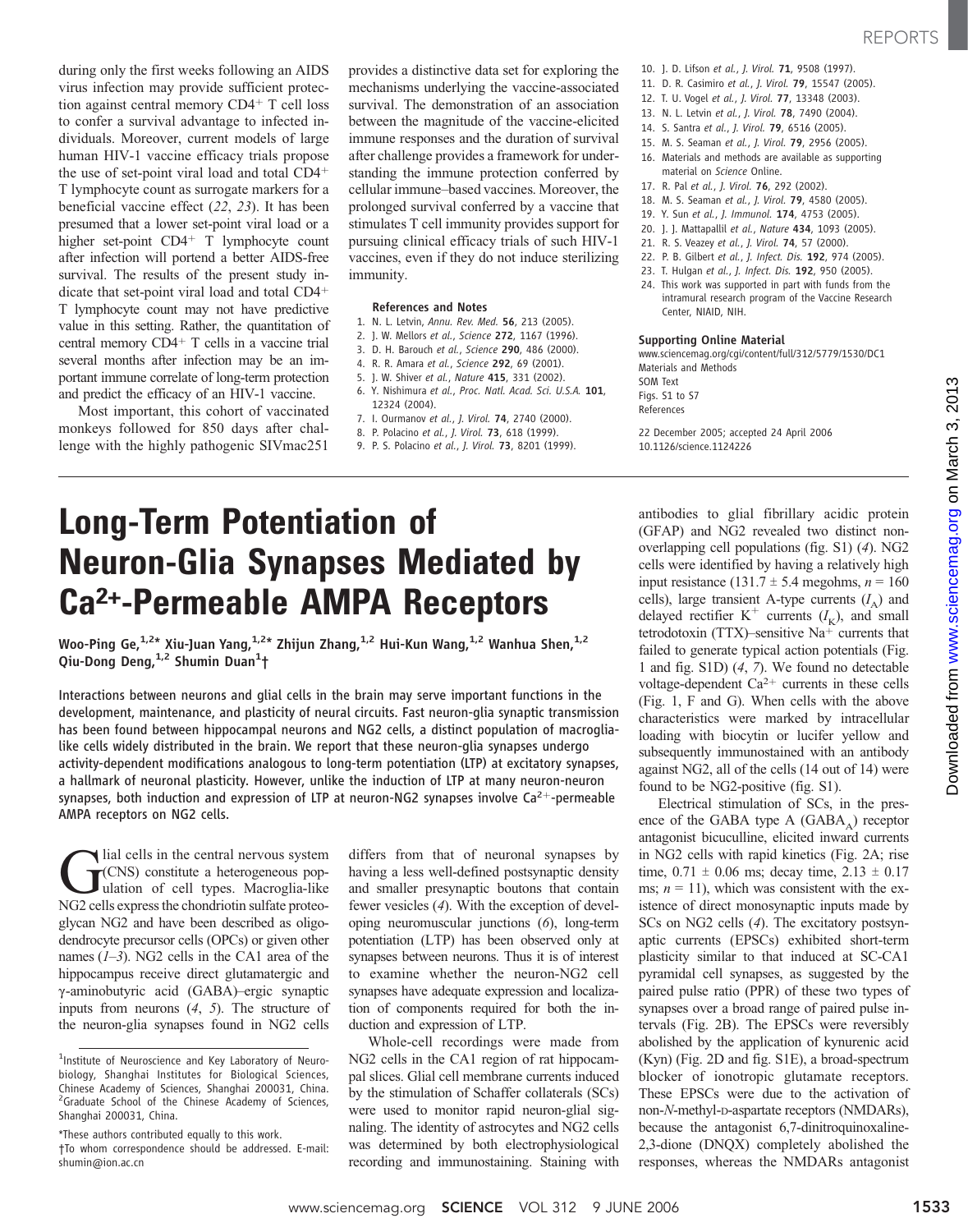D,L-2-amino-5-phosphonovaleric acid (APV) had no effect on these currents recorded at +40 mV to remove the  $Mg^{2+}$  block of NMDAR (Fig. 2, C and D).

Most AMPARs in the CNS are  $Ca^{2+}$ impermeable because of the presence of the GluR2 subunit, although GluR2-lacking AMPARs have been observed in some developing and mature neurons as well as in glial cells (4, 8, 9). Consistent with the previous finding that NG2 cells contain  $Ca^{2+}$ -permeable AMPA receptors (CaPARs) (4), we found that EPSCs observed in NG2 cells were significantly reduced by philanthotoxin-433 (PhTx), a toxin that specifically blocks the CaPARs  $(10)$  (Fig. 2D). Currents mediated by CaPARs display inward rectification, exhibiting a reduction of outward currents at depolarizing membrane potentials because of a voltage-dependent block by intracellular polyamines  $(8, 9)$ . To estimate the proportion of the EPSC component mediated by CaPARs, we examined the rectification of EPSCs by monitoring the ratio of EPSCs recorded at  $-60$  mV to that at  $+40$  mV  $(I_{-60}/I_{+40})$ . The rectification of EPSCs was stronger in 1-week-old rats [(postnatal day 8 (P8) to P10<sup>1</sup> than that in rats at P13 to P15 and P19 to P21. Furthermore, the proportion of EPSCs inhibited by 30 to 50  $\mu$ M 1-naphthylacetyl spermine (NAS), a synthetic analog of Joro spider toxin that selectively blocks CaPARs  $(11)$ , was also larger in young animals, suggesting a developmental reduction in the EPSC mediated by CaPARs (Fig. 2, E and F). To directly estimate the glutamate-induced  $Ca^{2+}$ influx through CaPARs, NG2 cells were loaded with the  $Ca^{2+}$  dye Rhod-2, and the hippocampal slices were perfused with glutamate in the presence of cyclothiazide, which blocks the desensitization of AMPARs. We found that glutamate-induced currents and  $Ca^{2+}$ elevations were largely abolished by DNQX and significantly reduced by NAS. Thus, a large proportion of glutamate-induced  $Ca^{2+}$ elevation in NG2 cells is mediated by CaPARs (Fig. 2, G to I). The residual  $Ca^{2+}$  elevation in the presence of NAS may be caused indirectly by the activation of (i)  $Ca^{2+}$ -impermeable AMPARs that may induce  $Ca^{2+}$  elevation through a Na<sup>+</sup>-Ca<sup>2+</sup> exchanger and (ii) metabotropic glutamate receptors that mobilize intracellular  $Ca^{2+}$  stores. Because the perfusion of glutamate activates both synaptic and extrasynaptic AMPARs, the finding that NAS caused stronger inhibition of glutamate-induced current (Fig. 2I) than of SC-induced EPSCs (Fig. 2F) suggests that CaPARs are more prevalent in extrasynaptic AMPARs. In some experiments,  $Ca^{2+}$  elevation in NG2 cells induced by the stimulation of SCs was also detected by line scanning with a high temporal resolution (fig. S2).

Evoked EPSCs in NG2 cells were compared before and after tetanic or theta burst stimulation (TBS) of the SCs. Although tetanic stimulation failed to induce an apparent change in EPSCs (Fig. 3H and fig. S3C), TBS resulted in a persistent increase in the EPSC amplitude in NG2 cells (Fig. 3, A and B), analogous to LTP found at neuronal synapses. The effectiveness of TBS in LTP induction at NG2 synapses may be attributed to the fact that these EPSCs exhibited substantial amplitude reduction during tetanic stimulation but not during TBS (fig. S3), which may result in a higher amount of  $Ca<sup>2+</sup>$  influx during TBS than during tetanic

stimulation. Bath application of APV, which largely abolishes CA1 neuronal LTP  $(12-14)$ , did not affect TBS-induced "glial LTP" (gLTP) of SC-NG2 cell synapses (Fig. 3, C, G, and H). In contrast, application of TBS during a brief period of perfusion with Kyn resulted in no change in EPSCs in NG2 cells (Fig. 3, E, G, and H), suggesting that TBS-induced gLTP requires the activation of nonNMDA receptors.

Intracellular  $Ca^{2+}$  elevation is critical for LTP induction at many synapses  $(13)$ . We



Fig. 1. Electrophysiological properties of NG2 cells. (A) Three-dimensional reconstruction of a typical NG2 cell identified electrophysiologically. The cell was loaded with Oregon-green 488 BAPTA-1 in the CA1 region of a living hippocampal slice. Scale bar, 10  $\mu$ m. (B) and (C) Outward currents recorded from an NG2 cell evoked by step voltages (100 ms, 10 mV) from  $-80$  to  $+50$  mV with a prepulse of -120 mV (B) or -30 mV (C) for 300 ms. In (B), the black circle indicates the position of peak currents as measured in (J). (D) Isolated  $I_A$  reached by subtracting (C) from (B). (E) Transient inward currents recorded from an NG2 cell induced by the same voltage pulses as in (B) in the presence of K<sup>+</sup> channel blockers with or without TTX. (F) and (G) Voltage-dependent Ca<sup>2+</sup> currents were recorded in neurons but not in NG2 cells. In (G), error bars for neurons (solid circles,  $n = 8$  cells) and for NG2 cells (open circles,  $n = 7$  cells) indicate SEM. (H) Morphology of a typical astrocyte identified electrophysiologically. The cell was loaded and imaged as in (A). White arrow indicates the end-feet of the astrocyte enwrapping a microvessel. Red asterisk indicates the dyecontaining pipette. Scale bar, 10  $\mu$ m. (I) Current responses from an astrocyte evoked by step voltages (100 ms, 20 mV) from  $-160$  to  $+20$  mV. Red circle indicates the position of peak currents as measured in (J). (J) Example current-voltage relation curves constructed from recordings as shown in (B) (peak current) and (I).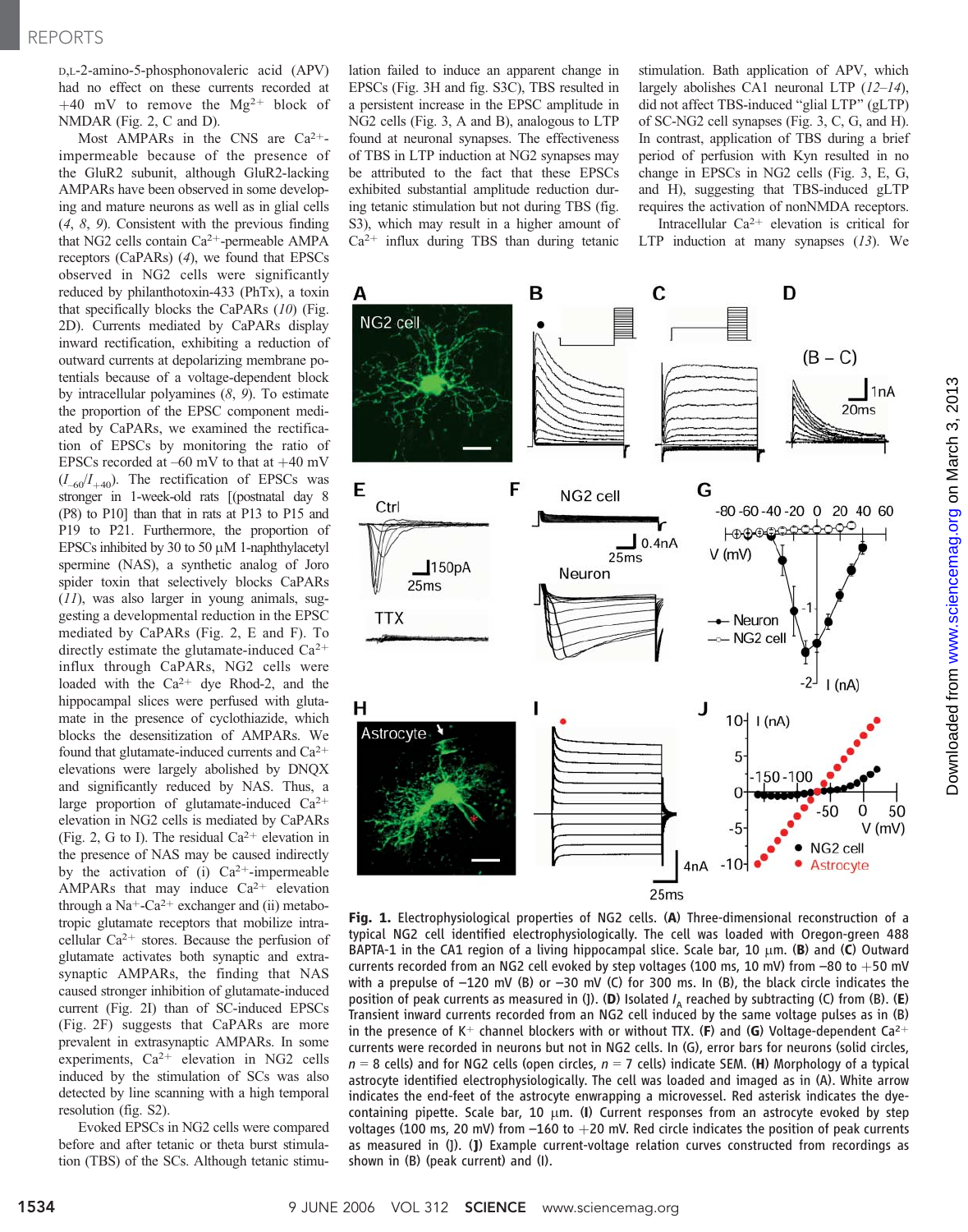found that TBS failed to induce gLTP when NG2 cells were loaded with a fast  $Ca^{2+}$ chelator  $[1,2-bis(2-aminophenoxy)ethane N, N, N', N'$ -tetraacetic acid (BAPTA)]. A persistent reduction in the EPSC amplitude was observed instead (Fig. 3, D, G, and H). This reduction may result from an incomplete  $Ca^{2+}$ buffering in the fine processes of NG2 cells where SC-NG2 synapses are located, suggesting potential bidirectional Ca<sup>2+</sup>-dependent plasticity (13) at these synapses. Given the lack of voltage-gated  $Ca^{2+}$  current in these NG2 cells (Fig. 1, F and G), we further examined whether CaPARs are responsible for the  $Ca^{2+}$  influx required for gLTP induction. Application of PhTx completely prevented the induction of gLTP by TBS (Fig. 3, F to H). This gLTP is

Fig. 2. Properties of EPSCs and glutamate-induced responses in NG2 cells. (A) Example traces showing SC stimulation-induced fast response in an NG2 cell (bottom) and slow response in an astrocyte (top). (B) PPRs in NG2 cells and CA1 pyramidal neurons induced by SC stimulations at various interstimulus intervals ( $n =$ 7 pairs). Insets represent example recordings from an NG2 cell. (C) Inhibition of EPSCs in an NG2 cell by DNQX  $(10 \mu)$  but not by APV (100  $\mu$ M). Insets from left to right represent sample traces (average of five traces) from control, perfusion with APV, and APV plus DNQX, respectively. (D) Summary data from experiments as shown in (C). Each column represents averaged data of EPSCs recorded during 5-min perfusion (or washout) of antagonists. Data are normalized with the control (averaged EPSC amplitude during initial 5-min recording before drug application).  $*, P < 0.05.$  (E) Averaged rectification of SC-NG2 EPSCs from hippocampal slices at different development stages. Insets show example EPSCs recorded at  $+40$  mV (red) and  $-60$  mV (black).  $*$  ( $P < 0.01$ ) indicates significance as compared with P8–10 group. (F) Averaged EPSCs in the presence of NAS. Data are normalized with control EPSCs (before NAS application). Significance as compared with the control group  $(*p <$ 0.001) or between the two groups  $(*P < 0.05)$  is indicated. (G) and (H) Imaging of glutamatelikely to be expressed as an increased glutamate response in NG2 cells, because PPRs were not significantly changed after gLTP induction (Fig. 4, A and B), suggesting no presynaptic change in glutamate release probability (13).

The trafficking of GluR1-containing AMPARs plays a crucial role in the expression of NMDAR-dependent LTP (15, 16). Induction of NMDAR-dependent LTP in CA1 neurons, which do not express CaPARs, did not change the rectification of AMPAR-mediated EPSCs unless neurons were overexpressed with green fluorescent protein-GluR1 (16); this finding suggests that, after LTP induction, the endogenous GluR1 subunits are trafficked to synapses in heteromeric forms containing GluR2, so that the increased AMPARs are also  $Ca^{2+}$ -

impermeable. Activation of CaPARs by tetanic stimulation at cerebellar stellate cell synapses results in a prolonged decrease in the rectification of AMPAR-mediated EPSCs due to the replacement of CaPARs with  $Ca^{2+}$ impermeable receptors  $(17, 18)$ , leading to a decreased  $Ca^{2+}$  influx and EPSC amplitude recorded at the physiological membrane potential (–60 mV), a plasticity that may resemble the long-term depression and represent a protective mechanism. Synaptic strengthening induced by the activation of the CaPARs has been reported in some dorsal horn neurons  $(19)$  and amygdala interneurons  $(20)$ , but it is not clear whether the proportion of the CaPARmediated EPSCs is changed after LTP induction in these synapses. We found that TBS



induced  $Ca^{2+}$  elevation in NG2 cells. Left panels depict NG2 cells filled with Rhod-2 through a patch pipette (red asterisks). Right panels provide example traces for glutamate-induced  $Ca^{2+}$  signal (color traces) and current recording (black traces) in the absence or presence of DNQX (G) and NAS (H). Traces in different colors in the right panel correspond to the imaged regions in the left panel marked by squares of the same color. Black bars indicate perfusion of 500  $\mu$ M glutamate (Glu). (I) Summarized data of glutamate-induced current and Ca<sup>2+</sup> fluorescent change ( $\Delta F/F$ ; see supporting online material) and current as shown in (G) and (H).  $*(P < 0.01)$  and  $** (P < 0.001)$  indicate significance as compared with the control group.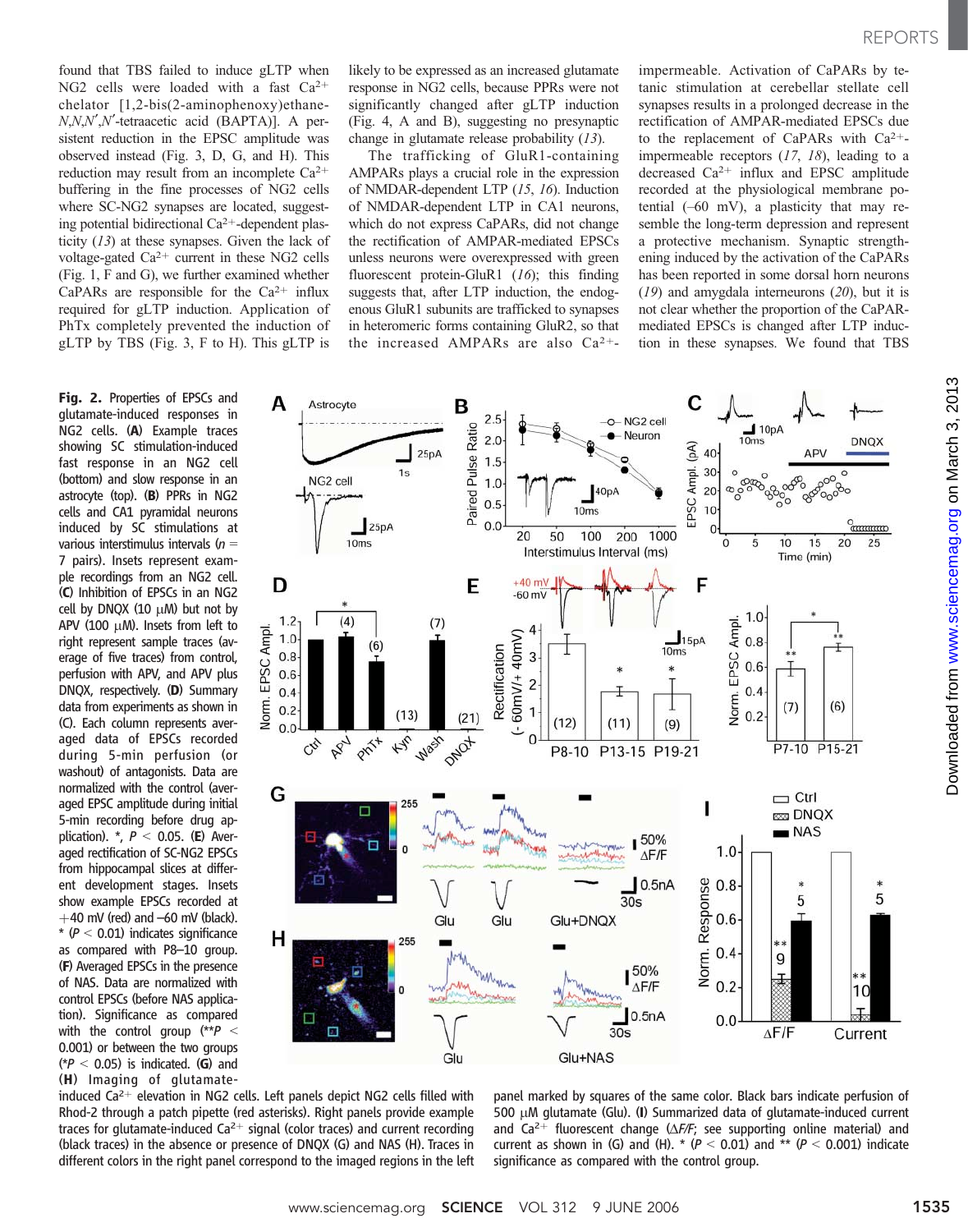## REPORTS

induced an increased rectification of EPSCs (Fig. 4C), suggesting an increased function or proportion of CaPARs at these synapses. Loading NG2 cells with spermine caused more rectification of SC-induced EPSCs (Fig. 4, compare C with D), suggesting that endogenous polyamines are sufficient (21) but not saturating in inducing inward rectification of AMPAR currents. Furthermore, the induction of gLTP in NG2 cells loaded with spermine also resulted in an increased rectification of EPSCs (Fig. 4D). Such synaptic modification will increase not only the amplitude of synaptic responses but also  $Ca^{2+}$  influx and subsequent activation of  $Ca<sup>2+</sup>$ -dependent intracellular signaling. The

intracellular C terminal of the proteoglycan NG2 has been reported to bind with the PDZ domain of GRIP1 (22), an adaptor protein important for AMPAR trafficking and synaptic plasticity  $(18)$ . It is possible that the interaction of NG2 proteoglycan and GRIP1 in these glial cells played a role in the trafficking of CaPARs found in the present study.

The conversion of CaPARs into  $Ca^{2+}$ impermeable receptors at Bergmann glial cells, by transfection with the GluR2 subunit, results in the retraction of glial processes that ensheath synapses and multiple innervations of Purkinje cells by climbing fibers (23). Pathological insults such as ischemia also down-regulate

G

GluR2 expression in OPCs and neurons (24), leading to the expression of CaPARs and enhanced glutamate toxicity after ischemia. Thus, an adequate level of activity by CaPARs is important for maintaining normal synaptic structure and function. Glutamate receptor activation is linked to the proliferation and differentiation of OPCs (25), and NG2 cells can differentiate into neurons both in vitro and in vivo (26, 27). The expression of gLTP and the elevation of CaPARs in SC-NG2 synapses may thus contribute to activity-dependent neuronal regulation of NG2 cell differentiation. Like astrocytes (12, 28, 29), NG2 cells may also secrete neuroactive factors to regulate neuronal





Fig. 4. Comparing EPSC properties in an NG2 cell before and after TBS. (A) Example EPSC recordings from an NG2 cell showing similar PPR (10 Hz) recorded before and after TBS application. (B) Summary of averaged PPR at 10 Hz ( $n = 5$  cells) and 20 Hz ( $n = 4$  cells) before and after TBS induction. (C and D) Summary of the rectification of EPSCs examined before and after TBS induction in NG2 cells loaded with  $[(D) n = 7]$  or without  $[(C) n = 7]$  0.1 mM spermine. Insets, example EPSCs from an NG2 cell recorded at  $+40$  and  $-60$ mV, respectively, before and after TBS induction.  $*$  ( $P < 0.05$ ) and  $**$  ( $P <$ 0.01) indicate significance between the control and post-TBS groups.



Fig. 3. Persistent enhancement of EPSCs in NG2 cells induced by TBS of SCs. Example (A) and summarized (B) data showing the TBS (arrows)– induced gLTP at NG2 cell synapses are shown. Insets in (A) are sample traces before and after TBS, respectively. (C to F) Summary data showing the time course of EPSCs before and after TBS in the presence of 100  $\mu$ M APV (C), 0.5 mM Kyn (E) applied during the period indicated by the bar, 4  $\mu$ M PhTx (F), or 10 mM intracellular BAPTA in NG2 cells (D). (G) Cumulative distribution of EPSC amplitudes after TBS as shown in (B) to (F). Data are normalized with the average EPSC amplitude (vertical dotted line) before TBS for each recording. (H) Summary of results showing averaged percent changes in EPSC amplitudes estimated during the period from 15 to 20 min after TBS or tetanic stimulation. \* ( $P < 0.05$ ) and \*\* ( $P < 0.01$ ) indicate significant changes in EPSC amplitude after induction.